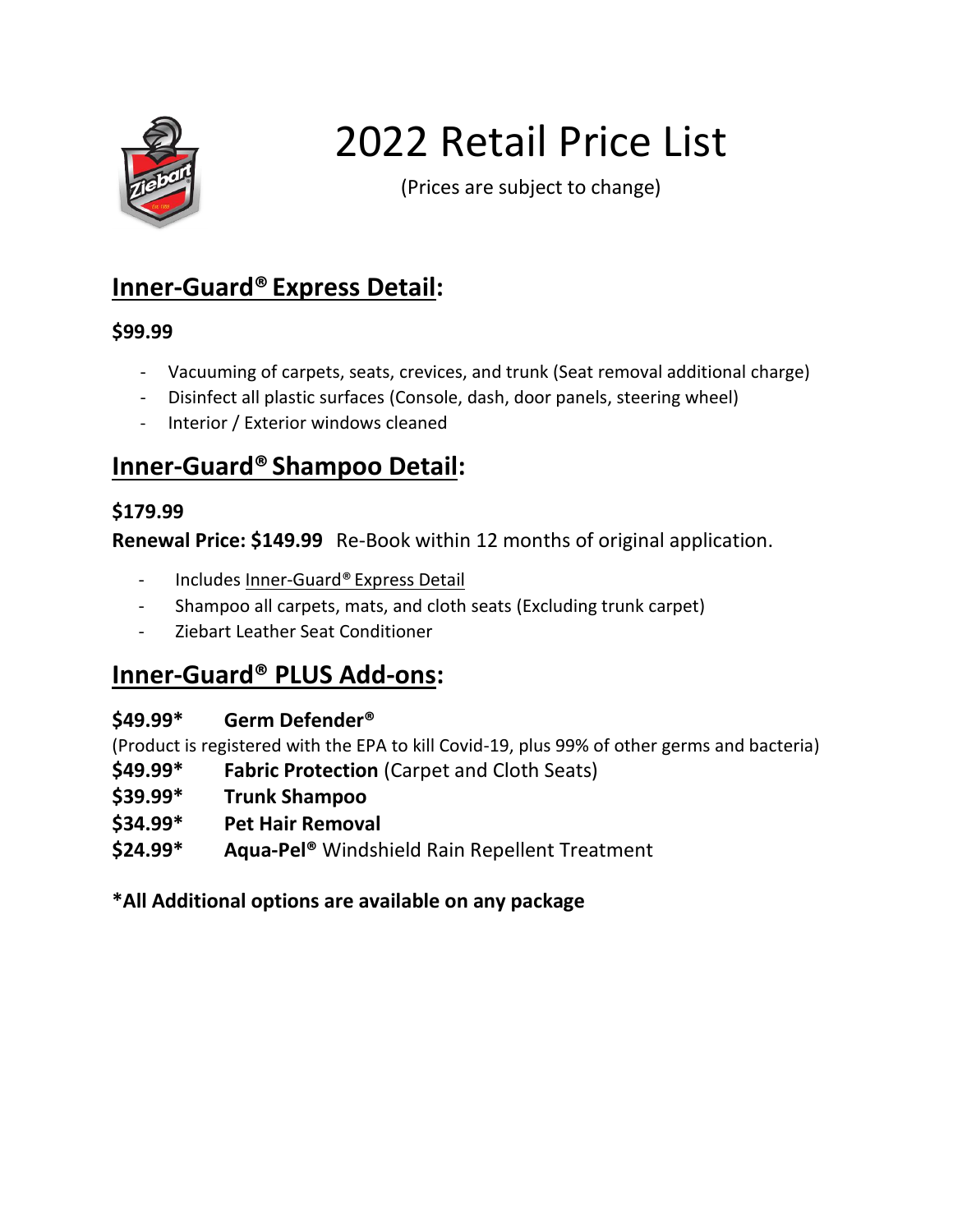## **Protect-a-Shine Exterior Detail:**

#### **\$149.99**

**Renewal Price \$129.99:** Re-Book within 12 months of original application.

- Hand-wash the vehicle
- Remove brake dust from tires and wheels
- Remove road tar and tree sap
- Protect-a-Shine polymer applied

**\*Add** Aqua-Pel® Windshield Rain Repellent Treatment **\$24.99 \*Add** an under-carriage power wash **\$24.99 \*Add** High-speed polishing **\$100.00**

## **Diamond Gloss® Exterior Detail:**

#### **\$399.99**

**Renewal Price \$199.99:** Re-Book within 18 months of original application.

- Includes Protect-a-Shine Exterior Detail
- Diamond Gloss® polymer applied
- High-speed polishing
- Aqua-Pel® Windshield Rain Repellent Treatment

\*Add an under-carriage power wash **\$24.99**

## **Complete Detail:**

#### **\$299.99**

- Includes Inner-Guard® Shampoo Detail
- Includes Protect-a-Shine Exterior Detail

### **Complete Diamond Gloss® Detail:**

#### **\$499.99**

- Includes Inner-Guard® Shampoo Detail
- Includes Diamond Gloss® Exterior Detail

#### **\*All Additional options are available on any package**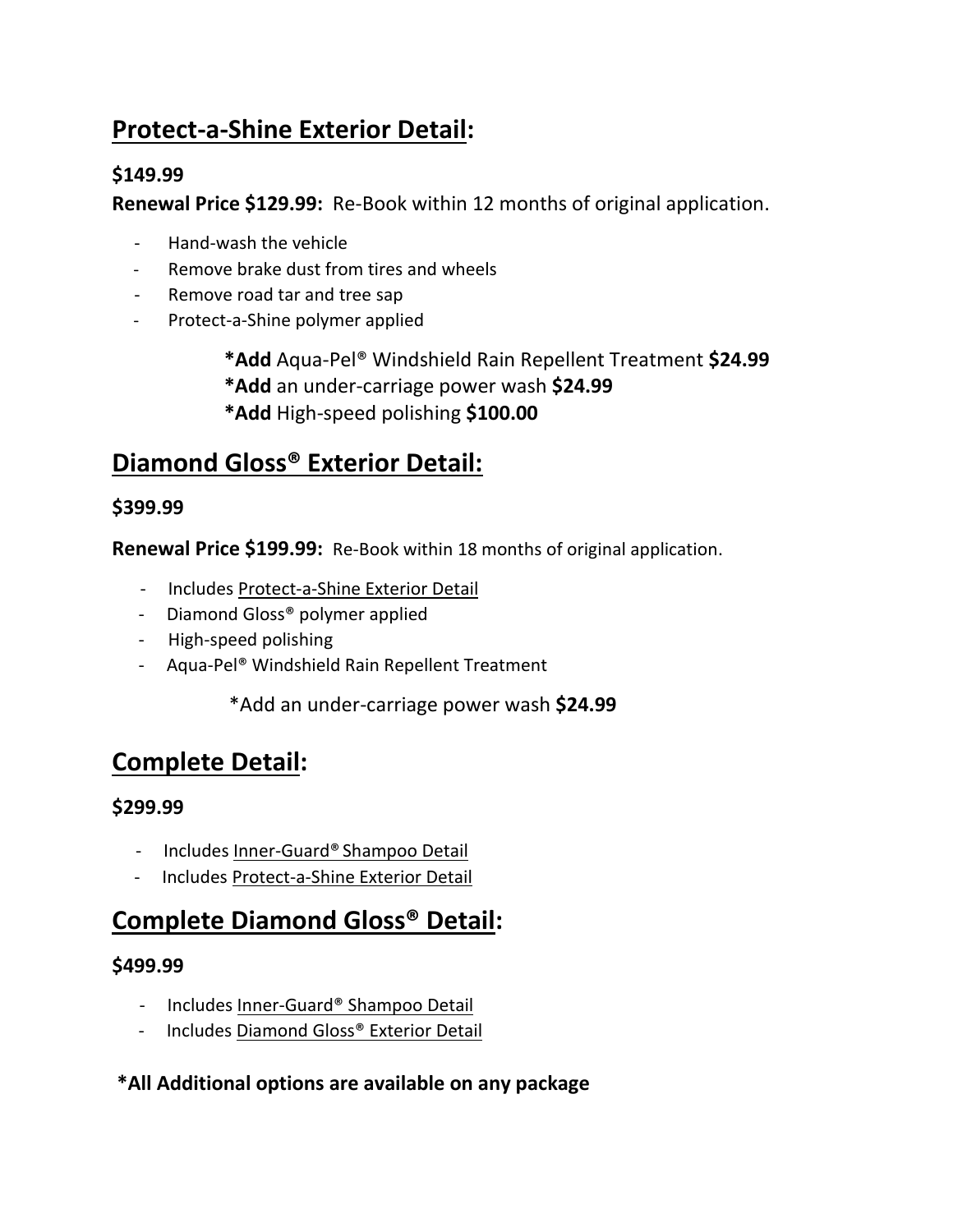

## 2022 Retail Price List

(Prices are subject to change)

## **Ziebart Paint Correction:**

**\$75.00** per panel, cost of paint sold separately

## **Ceramic Z-Gloss® Paint Coating:**

#### **\$1199.99\* - \$1999.99\***

(Price based on the original condition of the vehicle, and how much time is needed to paint correct)

**Renewal Price \$149.99:** with Annual Rejuvenator 10-year warranty

- Includes Diamond Gloss® Detail Prep
- Ceramic Z-Gloss® application
- High-speed polishing

**\*Add** an under-carriage power wash **\$24.99**

## **Z-Shield® Paint Protection Clear Film Starts at:**

3-year warranty against discoloration, cracking, or peeling. \*Some luxury vehicles or vehicles with drastic body panel angles are an extra charge.

| <b>Fender Tips</b> | \$59.99  | Door Edge Guards     | \$59.99  |
|--------------------|----------|----------------------|----------|
| <b>Mirrors</b>     | \$59.99  | A-pillars            | \$59.9   |
| <b>Step Sill</b>   | \$109.99 | <b>Rocker Panels</b> | \$149.99 |
| Hood 24"           | \$269.99 | <b>Front Bumper</b>  | \$349.99 |
| Hood 36"           | \$299.99 |                      |          |

|                                                     | 24"<br>/ 36"      |
|-----------------------------------------------------|-------------------|
| Package 1: Hood, fender tips, mirrors, front bumper | \$699.99 / 729.99 |
| Package 2: Add a-pillars, rocker panels             | \$899.99 / 929.99 |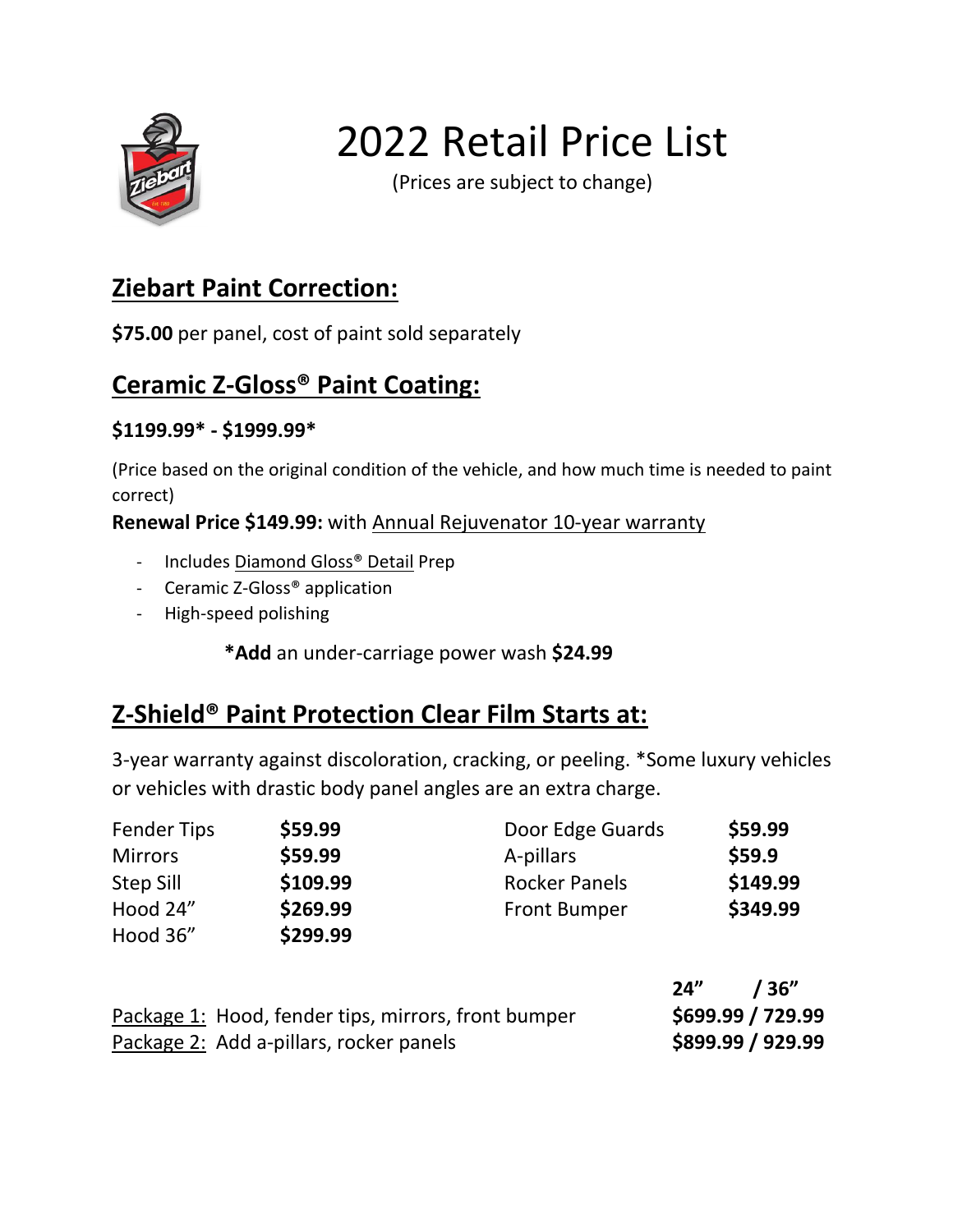## **Ziebart High-Performance Metalized Window Tint:**

10-year warranty against delaminating, cracking, or peeling. Color: charcoal, reflective appearance, machine plotted, one piece or invis-a-seam rear window. Massachusetts Legal opacity is 35%, **Ziebart of Shrewsbury is NOT responsible** for inspection failures or fines if the customer chooses a different %. Ultra-high performance listed as UHP

| Eyebrow               | \$49.99 / UHP \$99.99   | Removal: \$20.00 |                       |
|-----------------------|-------------------------|------------------|-----------------------|
| Rear                  | \$99.99 / UHP \$199.99  | Removal: \$85.00 |                       |
| Two roll-down windows | \$149.99 / UHP \$299.99 |                  | Removal: \$35.00 Each |
| Two triangle windows  | \$29.99 / UHP \$59.99   |                  | Removal: \$10.00 Each |
| Two sides and rear    | \$224.99 / UHP \$399.99 |                  |                       |
| Five windows          | \$299.99 / UHP \$499.99 |                  |                       |
| Seven windows         | \$329.99 / UHP \$539.99 |                  |                       |
| Nine windows          | 374.99 / UHP \$599.99   |                  |                       |

## **Ziebart Rust Protection:**

| $$549.99*$ | Undercoating: (frame/under-carriage, excluding exhaust and drive shaft)                                                                                                                                                  |
|------------|--------------------------------------------------------------------------------------------------------------------------------------------------------------------------------------------------------------------------|
| \$699.99*  | Full Rust: (same as undercoating and includes Z-Gard® which is sprayed on<br>the interior and exterior seams of your vehicle's doors and hood.                                                                           |
| \$699.99   | Sound Deadener: onetime application, abrasion-resistant and designed to<br>dull road noises inside your vehicle, while protecting the underside of your<br>vehicle. It is 4x thicker than the basic undercoat protection |
| \$99.99    | Rust Eliminator: (needed on any vehicle that has already started to develop<br>rust before the protective application is applied)                                                                                        |
| Quote:     | Rust Repair / Body Panel Repair Service                                                                                                                                                                                  |

- Annual maintenance recommended: **\$55.00**

\* Repair warranty is offered to all newly released vehicles up to 3 years old and/or 36,000 miles. Annual maintenance is required to keep the warranty active and is still recommended on all ages of vehicles for maximum benefit of protection. See full warranty literature for details.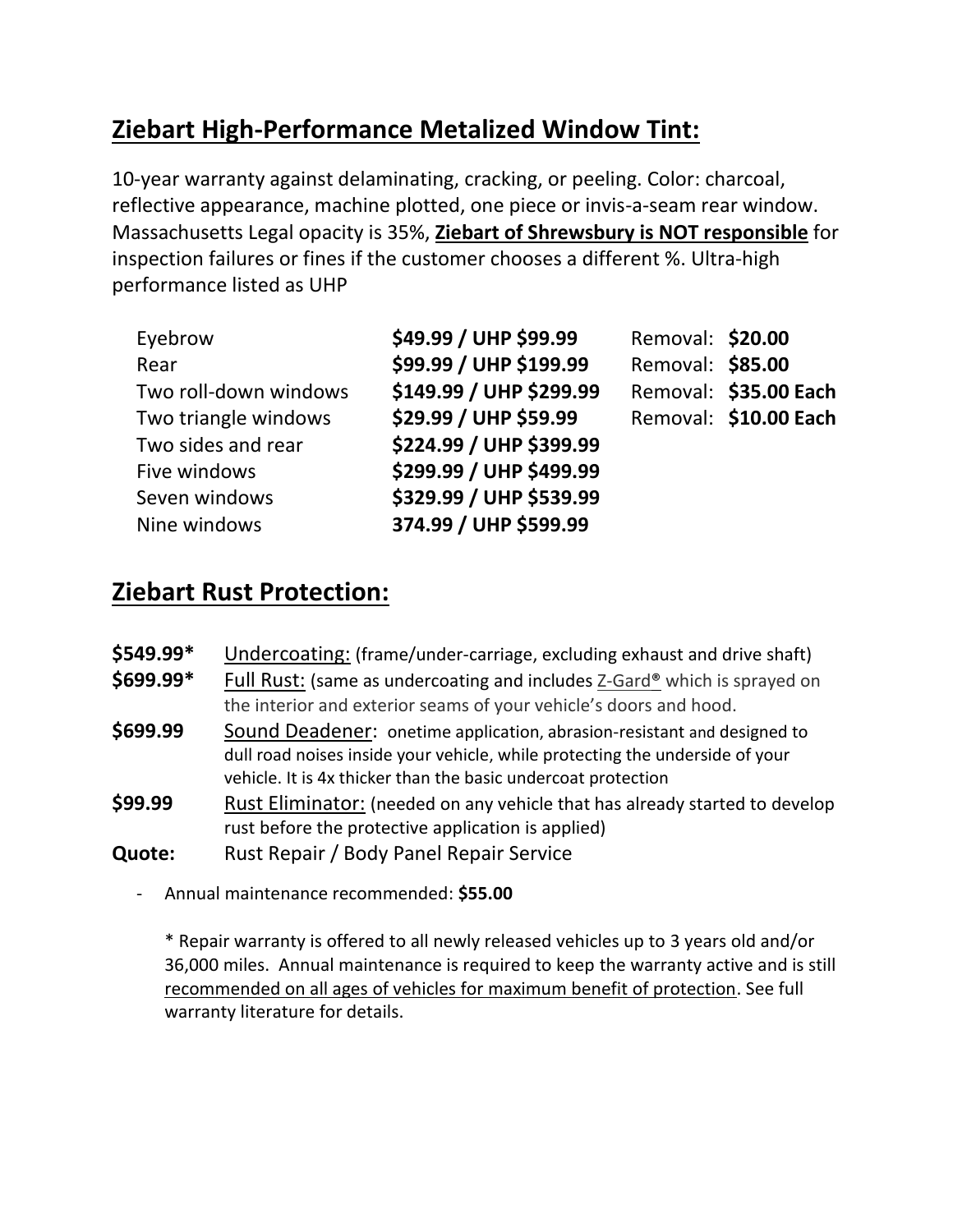

2022 Retail Price List

(Prices are subject to change)

## **Rhino Lining® Spray-on Bedliner Protection:**

Lifetime warranty for non-commercial use. Color: Black

| \$599.99 | Truck Beds $5'6'' - 7'$ | \$599.99 | Mini Cargo Van (floor only)      |
|----------|-------------------------|----------|----------------------------------|
| \$649.99 | Truck Bed 8'            | \$699.99 | Full Size Cargo Van (floor only) |
| \$119.99 | Over the rail           | \$599.99 | Jeep Wrangler Body Pan           |
| \$149.99 | Tailgate                | Quote:   | <b>Custom Sprays</b>             |

## **Total Protection Package:**

**\$899.99** All vehicles - Over \$150 Savings!

- Includes Inner-Guard® Shampoo
- Includes Protect-a-Shine
- Full Rust Protection (Excluding Rust Eliminator)
- Includes Aqua-Pel® Glass Treatment

## **Total Protection Package with Diamond Gloss®**

**\$999.99** All vehicles – Over \$280 Savings!

- Includes Inner-Guard® Shampoo
- Diamond Gloss®
- Full Rust Protection (Excluding Rust Eliminator)
- Includes Aqua-Pel® Glass Treatment

## **Platinum Protection System with Z-Gloss®**

**\$1799.99** All vehicles – Over \$250-\$500 Savings!

- Includes Inner- Guard® Shampoo
- Ceramic Z-Gloss®
- Full Rust Protection (Excluding Rust Eliminator)
- Includes Aqua-Pel® Glass Treatment